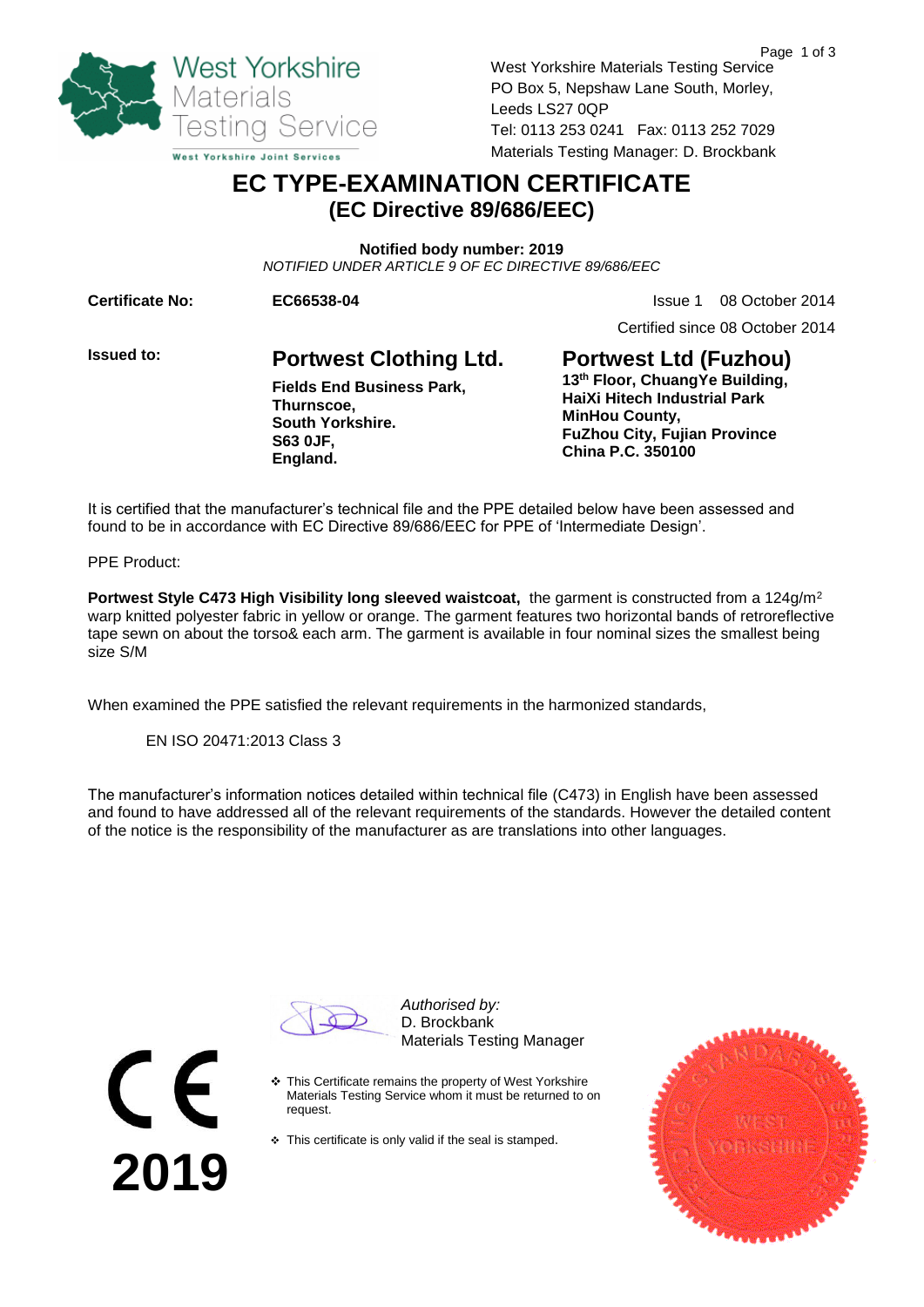

West Yorkshire Materials Testing Service PO Box 5, Nepshaw Lane South, Morley, Leeds LS27 0QP Tel: 0113 253 0241 Fax: 0113 252 7029 Materials Testing Manager: D. Brockbank

## **EC TYPE-EXAMINATION CERTIFICATE (EC Directive 89/686/EEC)**

**Notified body number: 2019** *NOTIFIED UNDER ARTICLE 9 OF EC DIRECTIVE 89/686/EEC*

**Certificate No: 6 CC66538-04 EC66538-04 ISSUE 1** 08 October 2014

Certified since 08 October 2014

### **Issued to: Portwest Clothing Ltd. Fields End Business Park, Thurnscoe, South Yorkshire. S63 0JF, England.**

**Portwest Ltd (Fuzhou) 13th Floor, ChuangYe Building, HaiXi Hitech Industrial Park MinHou County, FuZhou City, Fujian Province China P.C. 350100**

#### **ALL TEST DOCUMENTS MUST BE INCLUDED IN THE TECHNICAL FILE**

| Requirement                                         | <b>Assessment</b>                                                                                   | <b>Technical Documentation</b>                                               |
|-----------------------------------------------------|-----------------------------------------------------------------------------------------------------|------------------------------------------------------------------------------|
| <b>Technical File</b>                               | Technical file in order with<br>PPE Directive (89/686/EEC)                                          | C473 dated 08.08.2014                                                        |
| <b>ISO 13688</b><br>Innocuousness                   | Garment meets all requirements                                                                      | Oekotex 2013AK0004<br>TUV 15058932 001<br>TUV 15159436 001                   |
| EN ISO 20471 /ISO<br>13688 Ergonomics<br>and sizing | Garment meets all requirements<br>Class 3                                                           | Garment assessed                                                             |
| EN ISO 20471                                        | Class 3                                                                                             | TUV 15058932 001<br>TUV 15159436 001<br>WYMTS 61362<br>SATRA SPC0218053/1338 |
| <b>Product Markings</b>                             | Marking meets the requirements of<br>EN ISO 20471:2013 EN ISO<br>13688:2012<br>Applicable standards | Detailed in Technical file                                                   |



**2019**

*Authorised by:* D. Brockbank Materials Testing Manager

- \* This Certificate remains the property of West Yorkshire Materials Testing Service whom it must be returned to on request.
- $\div$  This certificate is only valid if the seal is stamped.